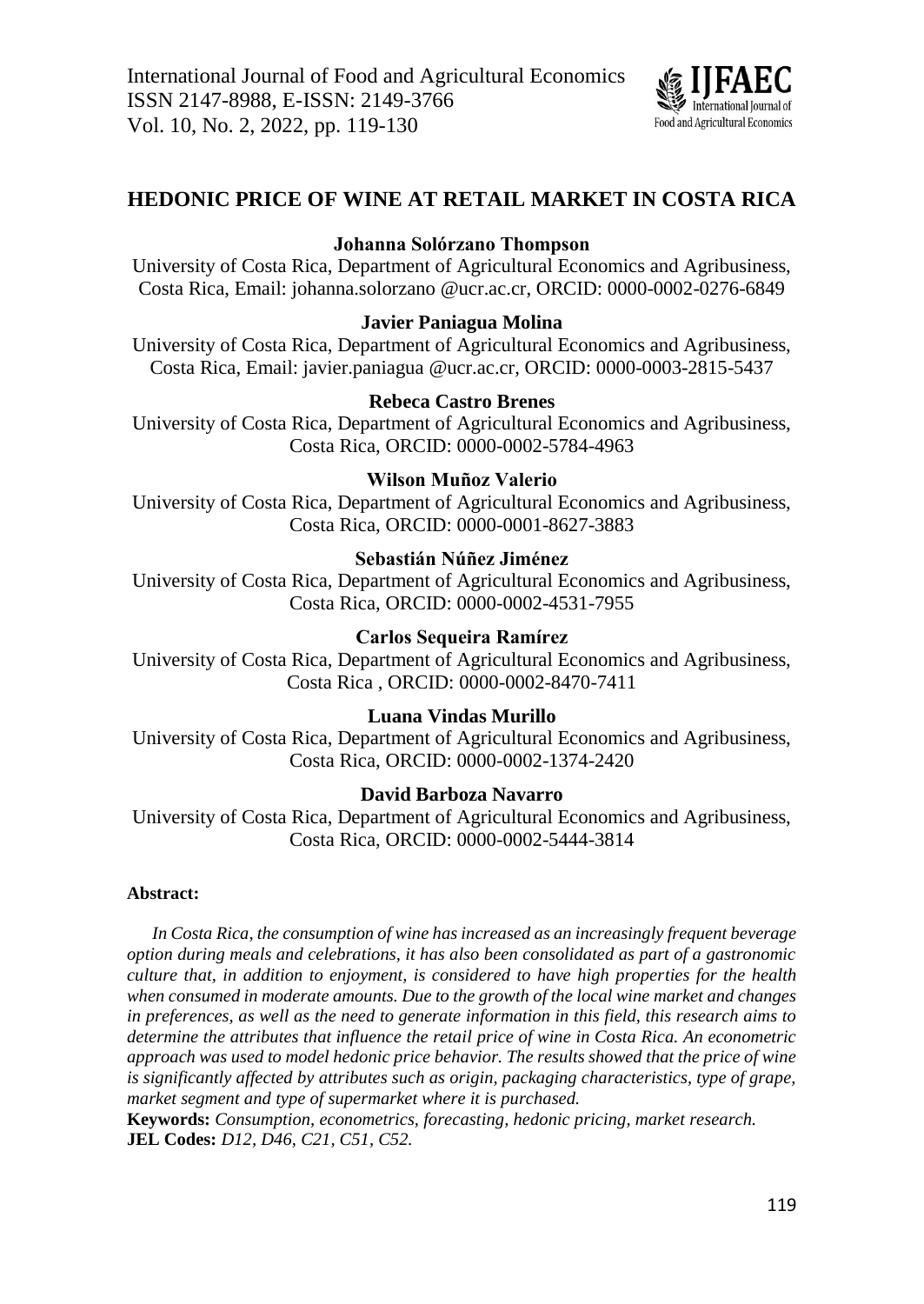#### **1. Introduction**

The world wine market has shown slow growth in recent years, with annual growth rates (AGR) ranging from -6.97% to 2.35% between 2006 and 2021 (Figure 1) (Euromonitor, 2022).

Costa Rica registers more attractive growth rates than the world market. In 2021, annual growth was 11% and 10 million liters of wine were traded in the Central American country (Euromonitor, 2022). However, these growth rates are particular in years of recovery after overcoming events of declining wine consumption that could be attributed to changes in consumption preferences for staples, such as those that occurred in 2009 and 2020 due to the side effects of the global food crisis and the Sars-CoV 19 pandemic (Figure 1).



**Source:** Own study with data from Passport (2022).

#### **Figure 1. Annual Growth Rate and Size of Wine Market in Costa Rica and Worldwide**

Despite moments of decline in the local market, growth has been gradual at stable positive rates. The market growth is attributed to the prestige that wine consumption has gained among Costa Rica's middle and upper classes, the relationship with the moderate consumption and enjoyment concept, as well as the variety of brands available and accessible prices for different market niches (Cobo, 2019; The Nation, 2017). Regarding the type of wine, the Costa Rican consumer prefers red wine (82%) more than white (15%) and the price seems to be the most determining factor in the purchase intention (Cobo, 2019).

Local market conditions translate into a compound annual growth rate (CAGR) of 5.8% between 2006 and 2021, substantially higher than the world market CAGR (0.04%). In addition, Costa Rican market forecasts indicate that approximately 12.5 million liters will be traded in 2025, 24% more than in 2021 (Euromonitor, 2022).

Regarding the collateral effects of SarsCov-19 pandemic, some economic decisions (e.g., confinement and closure of restaurants) led to greater sales opportunities for wine brands and increased daily consumption as an accompaniment to food and tasting (Montero-Soto, 2021).

Historically, wine has also been linked to a healthy lifestyle due to its antioxidant, antiinflammatory and lipid-regulating effects (Smith, 2020). Changes in consumption habits have also encouraged local demand for less processed beverages produced in an environmentally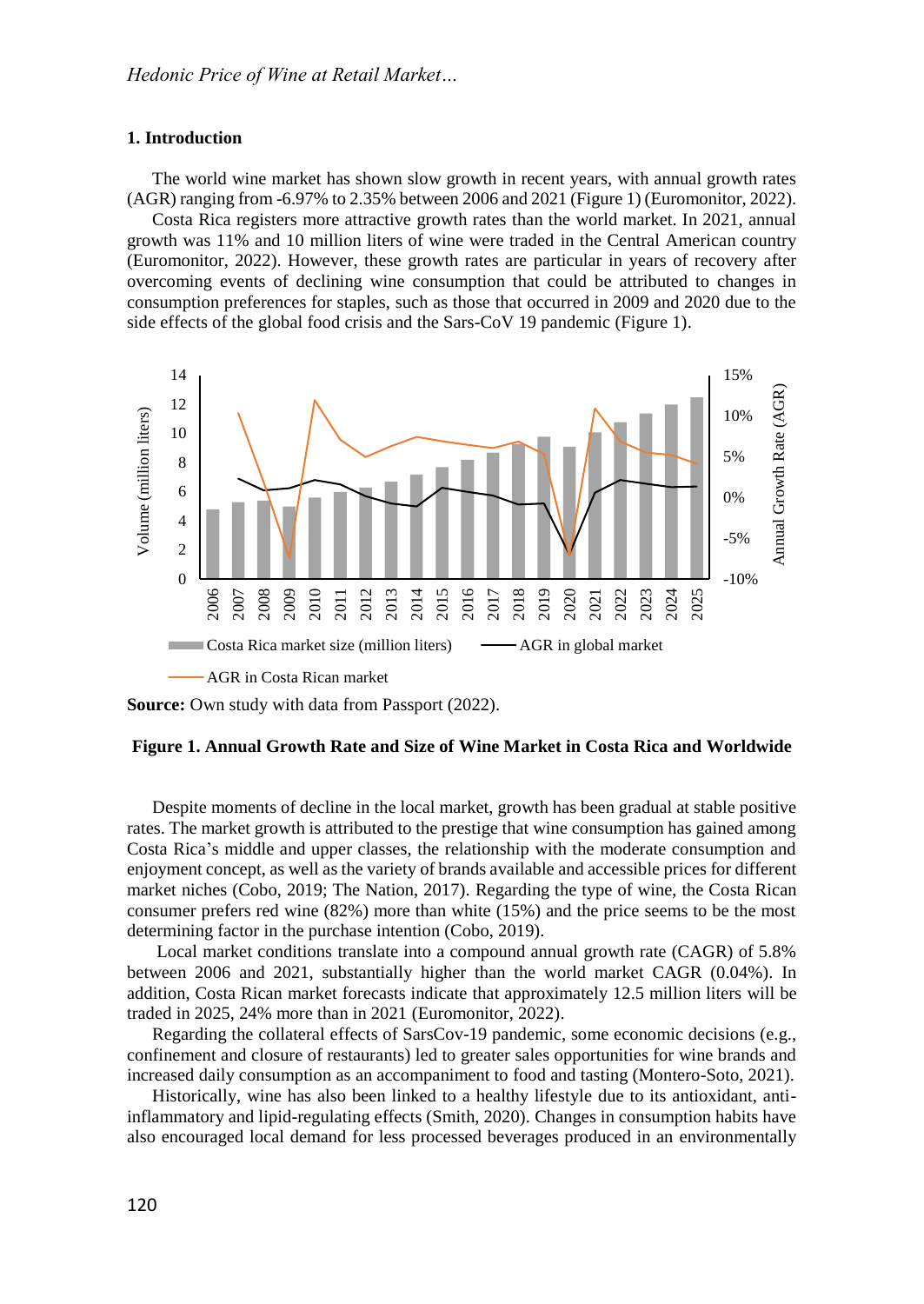friendly way, such as organic and vegan wines (González, 2021; Martínez-Álvarez et al., 2021).

Although wine consumption is of particular importance in Costa Rica, the local market depends on imports, mainly because the climatic conditions are not ideal for the grapes production for wine, so local companies have tried to tropicalize the drink with blackberries, strawberries and cape gooseberries (Fernández, 2016).

For the above reasons and the importance of having accurate information for the local market, this research aims to determine the attributes that influence the retail price of wine in supermarkets in Costa Rica through a hedonic pricing model. The findings will be useful for marketing management, the promotion of wine business and the improvement of consumers' decision-making process according to their needs and opportunities.

#### **2. Literature Review**

Consumers make their purchases based on consumption preferences, in order to satisfy their needs based on the characteristics offered by the goods and services available in a market (Cerda et al., 2010; Troncoso & Aguirre, 2006b).

These characteristics affect the price and are understood as the value that consumers attribute to the qualities that differentiate goods from similar ones, limited by a budget and the available supply (Troncoso & Aguirre, 2006a).

The hedonic price function analyzes the relationship between the prices of a given good respect to its most visible and relevant attributes or characteristics (Rosen, 1974; Troncoso & Aguirre, 2006a).

Hedonic pricing is based on the fact that the characteristics of a good are not homogeneous and assumes that the value is decomposed from its attributes, i.e., it refers to an intrinsic value that is not normally considered in the market price (Jansson & Axel, 2000; Rosen, 1974). Therefore, the main objective of the hedonic pricing method is to determine the attributes that explain the good price and the weighted valuation given to each one (Rojas, 2007).

The hedonic price function can be obtained with an econometric approach through the Ordinary Least Squares (OLS) method and commonly uses dummy variables to characterize the qualitative attributes of the good. This method has been widely used with approaches to environmental analysis, real estate valuation and the agri-food sector, by researches such as Aragón et al. (2018), Das et al. (2017), Gracia & Pérez (2004), Méndez et al. (2021), Ogwang & Wang (2003) and Paniagua et al. (2021).

Regarding its application in the wine market, in Australia it was shown that premium wine prices were explained by six attributes: storage potential, grape type, origin, harvest type, producer size and quality; the latter represented the greatest impact on wine prices(Oczkowski, 1994).

For the French market, it was determined that objective attributes in wines from Bordeaux had more influence on price than sensory attributes, since consumers were mostly guided by the description on the bottle labels (Combris et al., 1997). Similar research conducted for Australian wines marketed in the United King market indicates that the information available on the label, such as vintage year, origin, importer and variety, influenced the wine prices (Steiner, 2004).

Other researches such as Areta (2015), Lutzeyer (2008) and Perza (2010) also used the hedonic price approach in red and white wines in South Africa, wine of Catalan origin in Spain and Spanish wine in the United States of America, respectively. The findings of Lutzeyer (2008) determined that quality and vintage year were the attributes that most impacted the red wine price, while the white wine price was affected by vintage year and the ratings given in trade magazines.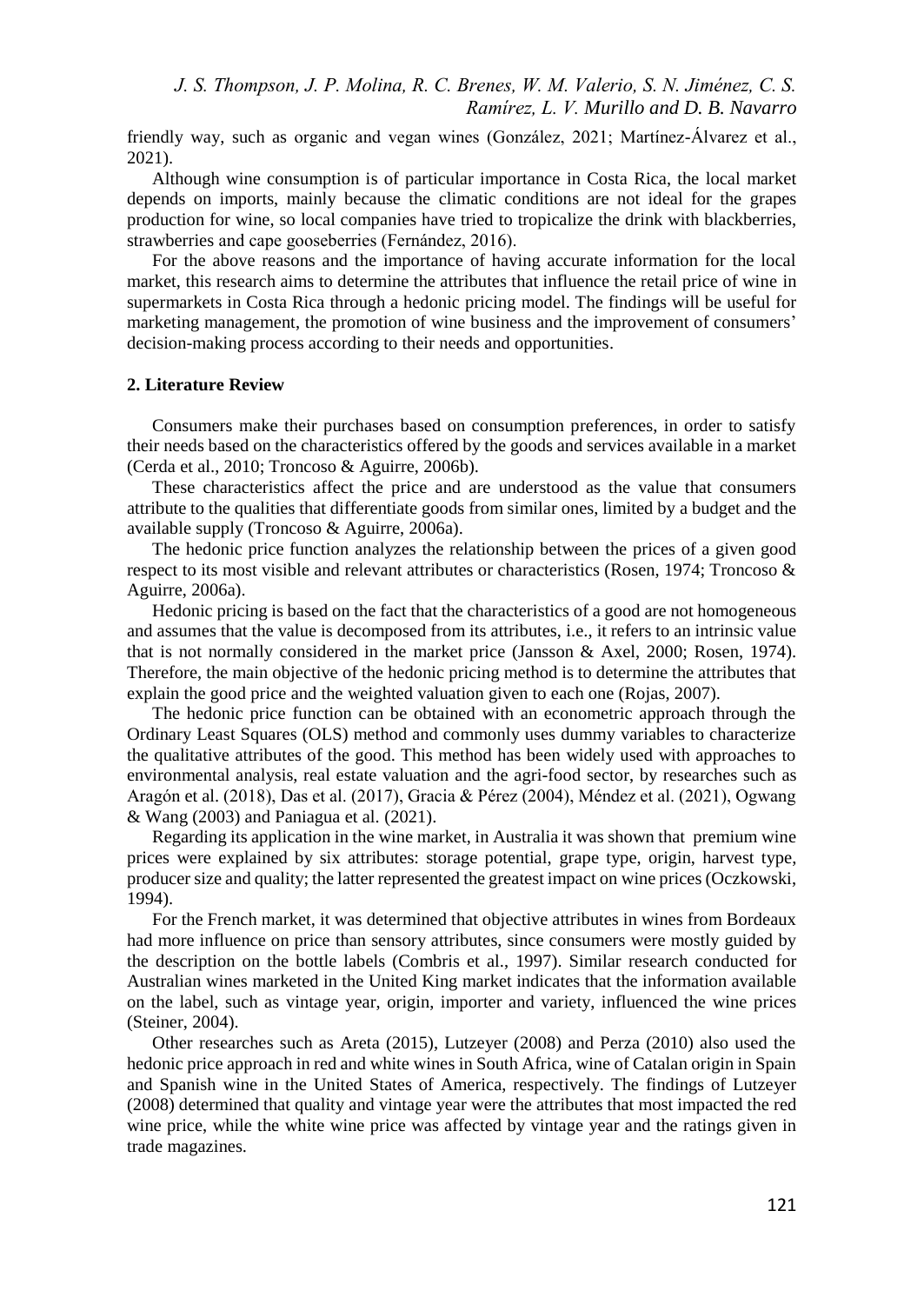Some independent variables including bottle type, vintage year, grape variety, implementation of environmentally friendly production systems and origin designation, were validated by Perza (2010) in a hedonic price model. The last variable mentioned should be highlighted, as it presented a positive relationship indicating that wine prices increased when supported by an origin designation.

A common variable for these case studies is the wine's degree of aging, which in the case of U.S. market was classified as highly influential on the price of Spanish wine, in addition to other attributes such as positioning in high-priced market segments, quality and preference for red wines over white and rosé wines (Areta, 2015).

### **3. Methodology**

An econometric approach was used to model the hedonic behavior of wine prices in two retail supermarkets in Costa Rica.

A sample of 672 price observations of individual products was used, which were collected from the supermarkets' official online stores in October, 2021. The data sample is crosssectional, without discrimination between brands and presentations available for red, white and rosé wines, (no promotional packages or discounts were included). It should be noted that the information available to the public in online stores is the same as that presented in physical stores.

The variables used are supported by a previous literature review and include: wine price, market segment, region of origin, type of packaging, type of grape and point of sale. Specifically, the market segment (MS) was categorized with the frequency distribution and the grape type (GP) variable was classified with respect to wine price (WP) with a mean separation test in a unrestricted complete randomized design (Areta, 2015; Combris et al., 1997; Lutzeyer, 2008; Oczkowski, 1994; Perza, 2010; Steiner, 2004). The mean difference test used was DGC, proposed by Di Rienzo et al (2002), in the software InfoStat 2020e. Table 1 describes the variables mentioned.

| Code      | Variable                 | <b>Type</b>                 | <b>Expected Effect</b> | <b>Description</b>                                                                                                                       |
|-----------|--------------------------|-----------------------------|------------------------|------------------------------------------------------------------------------------------------------------------------------------------|
| WP.       | Wine price               | Quantitative                |                        | Wine price in dollars per milliliter<br>$(USD/ml)$ .                                                                                     |
| MS        | Market segment           | Qualitative,<br>categorical | Positive               | Market segment according to<br>purchasing power, where: $1 =$<br>low; $2 = \text{medium}$ ; $3 = \text{medium}$<br>high; $4 =$ high.     |
| SK        | Supermarket <sup>1</sup> | Qualitative,<br>binary      | Positive               | Supermarkets targeting niches with<br>different purchasing power, where:<br>$0 =$ medium and medium-high; 1<br>$=$ medium-high and high. |
| <b>OR</b> | Origen                   | Qualitative,<br>binary      | Unclear                | Groups wines from two producing<br>regions, where: $0 = Europe$ , South<br>Africa, New Zeland and Australia;<br>$1 =$ America.           |
| PК        | Packaging                | Qualitative,<br>binary      | Negative               | Groups the package type, where: 0<br>$=$ glass; 1 = Tetra Brik.                                                                          |
| GP        | Grape <sup>2</sup>       | Qualitative,<br>binary      | Positive               | Grape type used as raw material,<br>where: $0 =$ type B; $1 =$ type A.                                                                   |

**Table 1. Description of Variables Used for Wine Hedonic Price Model in Costa Rica**

**Notes:** 1/ See table 3 to differentiate the types of grapes belonging to each group. 2/ All types of wines are available in all the supermarkets analyzed.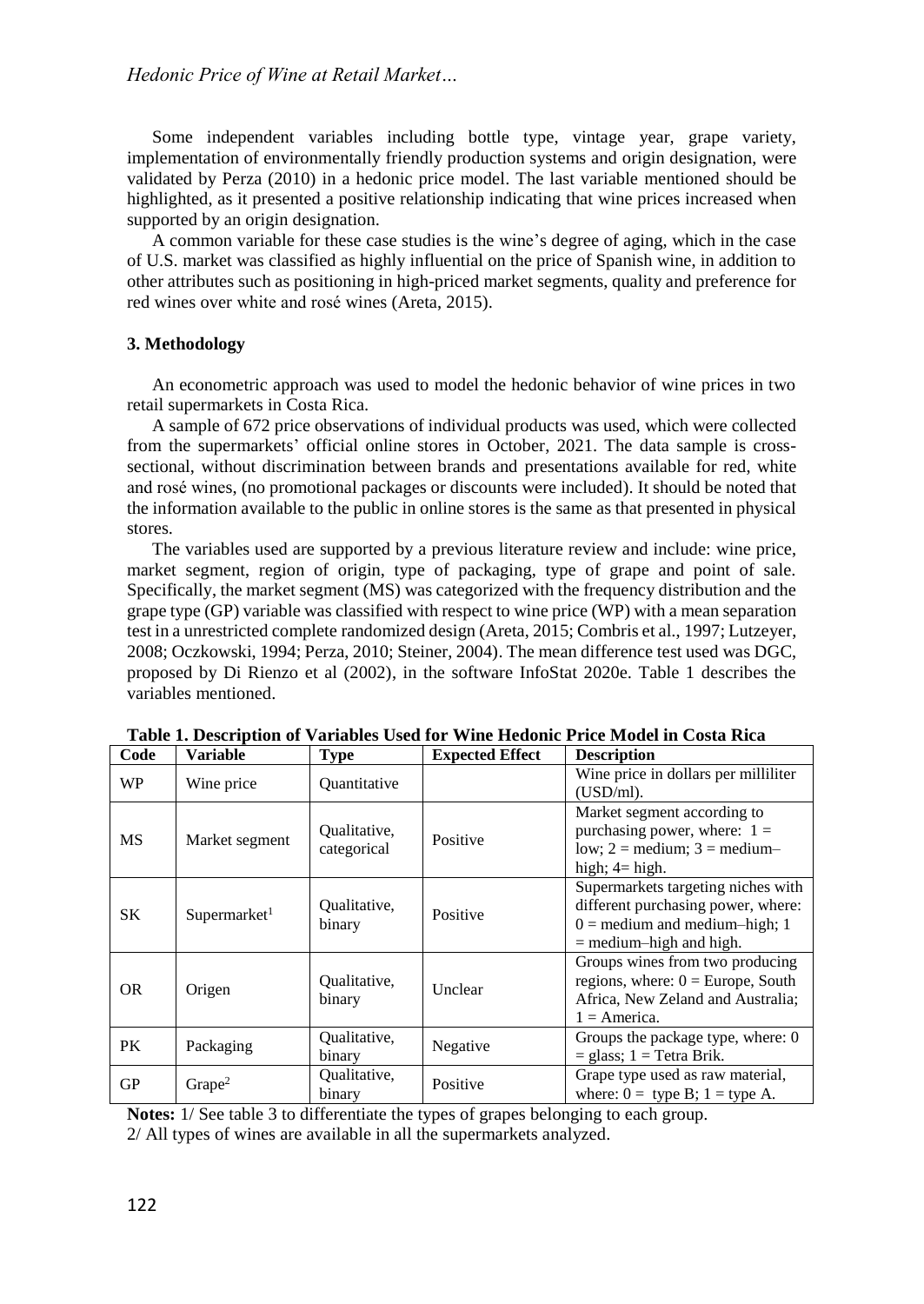*J. S. Thompson, J. P. Molina, R. C. Brenes, W. M. Valerio, S. N. Jiménez, C. S. Ramírez, L. V. Murillo and D. B. Navarro*

The general hedonic price model explains the price of i-th wine  $(P_i)$  as a function of the kth attributes  $(Z)$  (Equation 1).

$$
P_i = f(Z_{1i}, Z_{2i}, ..., Z_{ki})
$$
 (1)

In the hedonic price model, the mathematical expectation of the price is the sum of the attributes that compose it, so that the impact of the unitary change in each independent variable represents an underlying change in price, which is obtained through the partial derivative with respect to the attributes and its result corresponds to the willingness to pay for wine in the Costa Rican retail market. This function applied to the case study is expressed econometrically as follows:

$$
WP_i = \beta_0 + \beta_1 MS_{1i} + \beta_2 OR_{2i} + \beta_3 PK_{3i} + \beta_4 GP_{4i} + \beta_5 SK_{5i} + u_i
$$
 (2)

Where  $WP$  is the dependent variable; MS, OR, EV, GP and SK are independent variables;  $\beta$  are fixed parameters;  $u$  is the regression residual term.

The econometric function was solved with the Ordinary Least Squares (OLS) method that minimizes the sum of quadratic residuals, applying different linear and logarithmic combinations to the variables (Gujarati & Porter, 2010). These estimations were performed with the free software Gretl 2021d, in the most updated version at the time of the research.

Although the presence of autocorrelation in the sample is not considered, the Breusch-Godfrey test was applied to rule out any spatial relationship between the residuals, the White test was also applied to contrast heteroskedasticity in large samples and Variance Inflation Factor (VIF) to rule out multicollinearity between independent variables (Equation 3) (Greene, 2003; Gujarati & Porter, 2010).

The model with the best fit was selected according to the indicators of Adjusted  $\mathbb{R}^2$ , Akaike, Bayesian and Hannan-Quinn criteria (AIC, BIC and HQ, respectively), Mean Absolute Percentage Error (MAPE) and Theil's U. Except for the Adjusted  $\mathbb{R}^2$ , for all other criteria it is understood that the lower the indicator, the better forecast fit the model has.

### **4. Results**

#### **4.1 Categorization of Market Segment (MS) and Grape Type (GP) Variables**

The MS variable was categorized with the frequency distribution of wine prices (WP), for which four significant classes prevail, representing market segments with different consumer purchasing power according to low, medium, medium-high and high price (Table 2 and Appendix 1). These prices are justified by characteristics such as the quality, exclusivity and originality of the wine, the individualization of the consumer and the income available to consume.

Regarding GP variable, the grouping of wines was based on the López (2020) classification of aromatic profiles of grapes and blended wines. The wines were initially grouped into eight categories: noble grapes, noble grapes with aromatic precursor, neutral grapes, aromatic grapes, red blend, rosé blend and white blend. The eighth group includes those grapes that do not fit into the previous categories.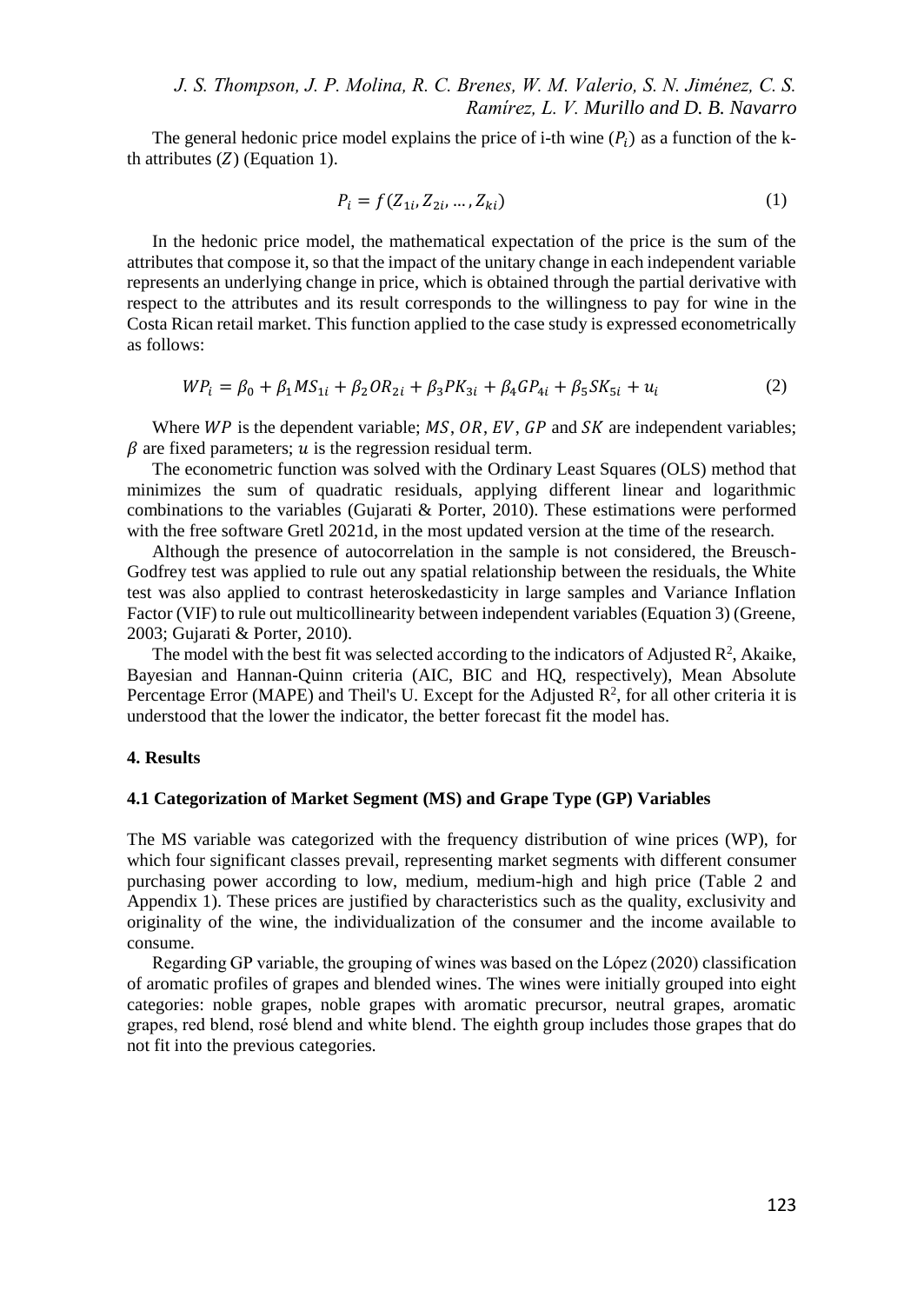| Range |   |       | $\sim$<br><b>Class</b><br>Mean | <b>Absolute</b><br><b>Frequency</b> | <b>Relative</b><br><b>Frequency</b> | <b>Cumulative Frequency</b> |                      |  |
|-------|---|-------|--------------------------------|-------------------------------------|-------------------------------------|-----------------------------|----------------------|--|
|       |   | 0.012 | 0.006                          | 160                                 | 23.81%                              | 23.81%                      | ********             |  |
| 0.012 |   | 0.024 | 0.187                          | 379                                 | 56.40%                              | 80.21%                      | ******************** |  |
| 0.024 |   | 0.037 | 0.031                          | 93                                  | 13.84%                              | 94.05%                      | ****                 |  |
| 0.037 |   | 0.049 | 0.043                          | 26                                  | 3.87%                               | 97.92%                      | *                    |  |
| 0.049 |   | 0.062 | 0.056                          | ာ                                   | 0.30%                               | 98.21%                      |                      |  |
| 0.062 |   | 0.074 | 0.068                          | 6                                   | 0.89%                               | 99.11%                      |                      |  |
| 0.074 |   | 0.087 | 0.081                          | 5                                   | 0.74%                               | 99.85%                      |                      |  |
| 0.087 |   | 0.099 | 0.093                          | $\Omega$                            | $0.00\%$                            | 99.85%                      |                      |  |
|       | > | 0.099 | 0.106                          |                                     | 0.15%                               | 100.00%                     |                      |  |

**Table 2. Frequency Distribution of Wine Price (WP)**  $(n = 672; k = 9)$ 

The results of the unrestricted complete randomized design indicate that there are differences in the wine prices according to the grape type (Appendix 2 with  $p$ -Value = 0.0001). Table 3 presents the results of DGC test grouping the classification of wines into categories A and B, where the means with a common letter do not differ significantly from each other, but do differ from the others.

| <b>Grape Type</b>                    | <b>Mean (USD Price)</b> | $\mathbf n$ | E.E. | Category |
|--------------------------------------|-------------------------|-------------|------|----------|
| White blend                          | 8.83                    | 16          | 2.13 | B        |
| Aromatic grapes                      | 10.31                   | 2           | 6.02 | B        |
| Other                                | 10.73                   | 32          | 1.51 | B        |
| Noble grapes with aromatic precursor | 12.58                   | 48          | 1.23 | A        |
| Rosé blend                           | 13.52                   | 48          | 1.23 | A        |
| Neutral grapes                       | 15.45                   |             | 4.92 | A        |
| Noble grapes                         | 15.96                   | 484         | 0.39 | A        |
| Red wine                             | 16.94                   | 39          | 1.36 | A        |

**Table 3. DGC Test between Wine Price (WP) and Grape Type (GP) (n = 672)**

#### **4.2 Econometric Hedonic Pricing Model Selection**

The initial model suggests a significant relationship between wine price, market segment and origin (Table 4). However, there is no statistical evidence that establishes a linear relationship with the packaging type, grape type and supermarket. On the other hand, the regression coefficients of PK and GP variables have a regression sign opposite to that expected and are not statistically significant, i.e., they are not attributes that explain wine price.

To model the hedonic prices, it is recommended to use nonlinear models, particularly with logarithmic transformation in the dependent variable; these expressions have shown good results due to their ability to smooth out problems of non-homoscedasticity in the regression residuals (Steiner, 2004).

As a statistical relationship of WP with the independent variables is expected, three combinations of possible functional forms were made for econometric modeling. The most significant model has a log-linear functional form (semi-elasticity with percentage growth) and forecasts 76.85% of price changes (Table 4). The indicators of forecast fit are better than the linear model (Adjusted  $\mathbb{R}^2$ , CIA, CIB and HQ) and the prediction bias is lower (MAPE and Theil's U).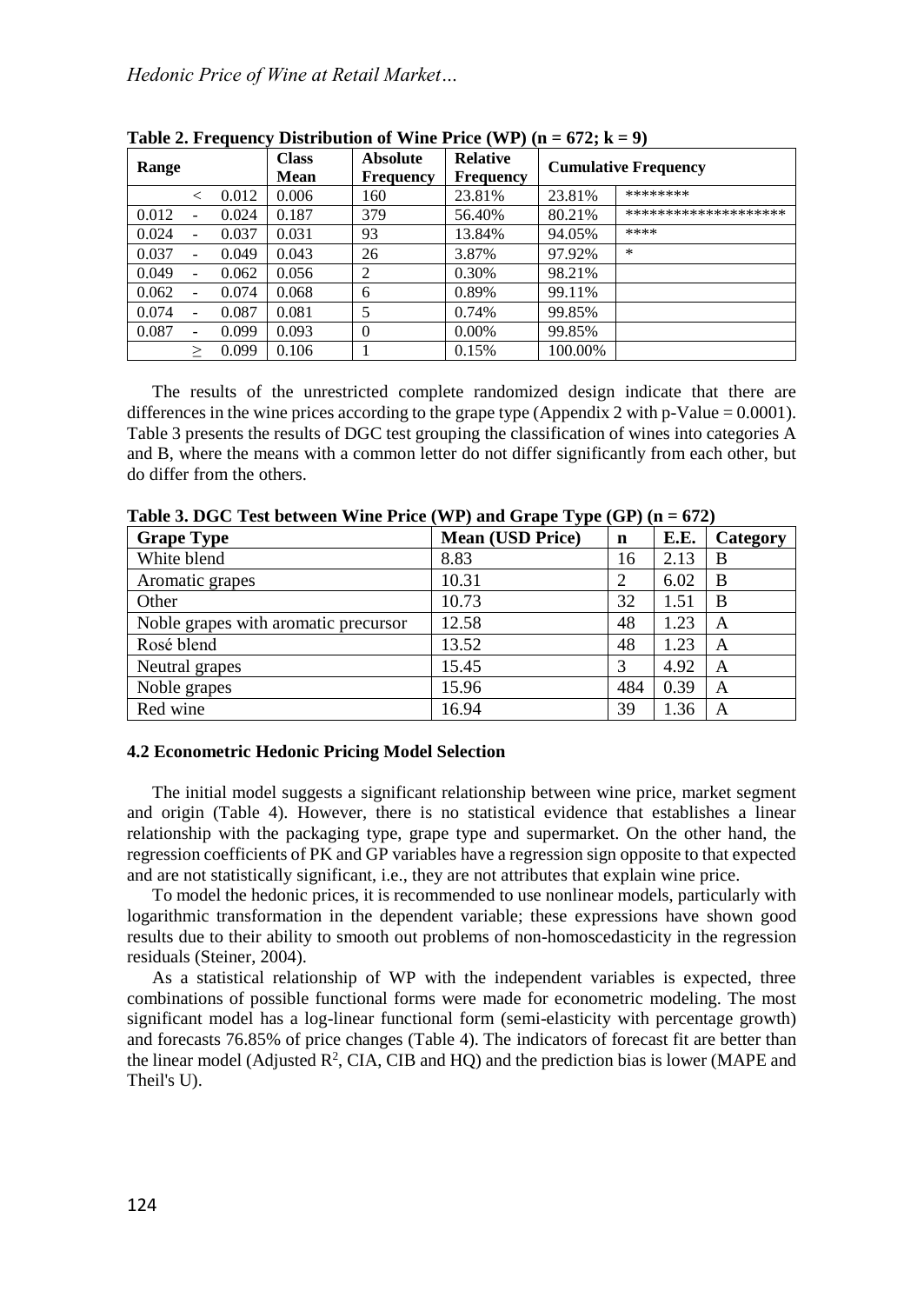*J. S. Thompson, J. P. Molina, R. C. Brenes, W. M. Valerio, S. N. Jiménez, C. S. Ramírez, L. V. Murillo and D. B. Navarro*

| Linear Model (WP dependent variable)        |             |                       |             |                    |       |  |  |  |
|---------------------------------------------|-------------|-----------------------|-------------|--------------------|-------|--|--|--|
| <b>Variable</b>                             | Coefficient | <b>Standard Error</b> | t-statistic | <b>Probability</b> |       |  |  |  |
| Constant                                    | $-4.1540$   | 0.5898                | $-7.0440$   | 4.67e-012          | ***   |  |  |  |
| <b>MS</b>                                   | 8.4999      | 0.2432                | 34.9600     | 7.94e-153          | ***   |  |  |  |
| <b>SK</b>                                   | 0.3250      | 0.3516                | 0.9242      | 0.3557             |       |  |  |  |
| <b>OR</b>                                   | $-1.0842$   | 0.3457                | $-3.1360$   | 0.0018             | ***   |  |  |  |
| PK                                          | 0.3737      | 1.2193                | $-0.3065$   | 0.7593             |       |  |  |  |
| <b>GP</b>                                   | 0.7499      | 0.6674                | $-1.1240$   | 0.2616             |       |  |  |  |
|                                             |             |                       |             |                    |       |  |  |  |
| $R^2$                                       | 0.6948      |                       |             |                    |       |  |  |  |
| Adjusted $R^2$                              | 0.6925      |                       |             |                    |       |  |  |  |
| <b>CIA</b>                                  | 3839.7140   |                       |             |                    |       |  |  |  |
| <b>CIB</b>                                  | 3866.7750   |                       |             |                    |       |  |  |  |
| HQ                                          | 3850.1940   |                       |             |                    |       |  |  |  |
| <b>MAPE</b>                                 | 27.7500     |                       |             |                    |       |  |  |  |
| Theils's U                                  | 0.5305      |                       |             |                    |       |  |  |  |
|                                             |             |                       |             |                    |       |  |  |  |
| Log-linear model (ln_WP dependent variable) |             |                       |             |                    |       |  |  |  |
|                                             |             |                       |             |                    |       |  |  |  |
| <b>Variable</b>                             | Coefficient | <b>Standard Error</b> | t-statistic | <b>Probability</b> |       |  |  |  |
| Constant                                    | 1.3493      | 0.0338                | 39.9500     | 5.44e-179          | ***   |  |  |  |
| <b>MS</b>                                   | 0.5350      | 0.0139                | 38.4100     | 4.45e-171          | ***   |  |  |  |
| <b>SK</b>                                   | 0.0421      | 0.0201                | 2.0910      | 0.0369             | $***$ |  |  |  |
| <b>OR</b>                                   | $-0.0571$   | 0.0198                | $-2.8860$   | 0.0040             | ***   |  |  |  |
| PK                                          | $-0.7545$   | 0.0698                | 10.8000     | 3.51e-025          | ***   |  |  |  |
| <b>GP</b>                                   | 0.1004      | 0.3822                | 2.6270      | 0.0088             | ***   |  |  |  |
|                                             |             |                       |             |                    |       |  |  |  |
| $R^2$                                       | 0.7685      |                       |             |                    |       |  |  |  |
| Adjusted $R^2$                              | 0.7667      |                       |             |                    |       |  |  |  |
| <b>CIA</b>                                  | $-4.0852$   |                       |             |                    |       |  |  |  |
| <b>CIB</b>                                  | 22.9764     |                       |             |                    |       |  |  |  |
| HQ                                          | 6.3954      |                       |             |                    |       |  |  |  |
| <b>MAPE</b>                                 | 8.3868      |                       |             |                    |       |  |  |  |

**Table 4. Econometric Models of Hedonic Wine Prices (WP) in Costa Rica (n = 672)**

Note: \*\*\* denotes significant at 1%, \*\* at 5% and \* at 10%.

The results obtained with the log-linear functional form are supported by the absence of collinearity between the independent variables. The VIF of all independent variables is less than 1.18 (Table 5) and according to the acceptance criterion, those variables with VIF less than 10 (VIF  $\lt$  10) are not significantly related to each other and do not overestimate the β coefficients (Gujarati & Porter, 2010).

| <b>Independent Variable</b> | <b>Variance Inflation Factors (VIF)</b> | <b>Condition</b>           |
|-----------------------------|-----------------------------------------|----------------------------|
| <b>MS</b>                   | 1.1790                                  | $\leq$ 10, no collinearity |
| <b>OR</b>                   | 1.0910                                  | $\leq$ 10, no collinearity |
| PK                          | 1.0780                                  | $\leq$ 10, no collinearity |
| GP                          | 1.1720                                  | $\leq$ 10, no collinearity |
| <b>SK</b>                   | 1.1250                                  | $\leq$ 10, no collinearity |

**Table 5. Variance Inflation Factors (VIF) Independent Variables**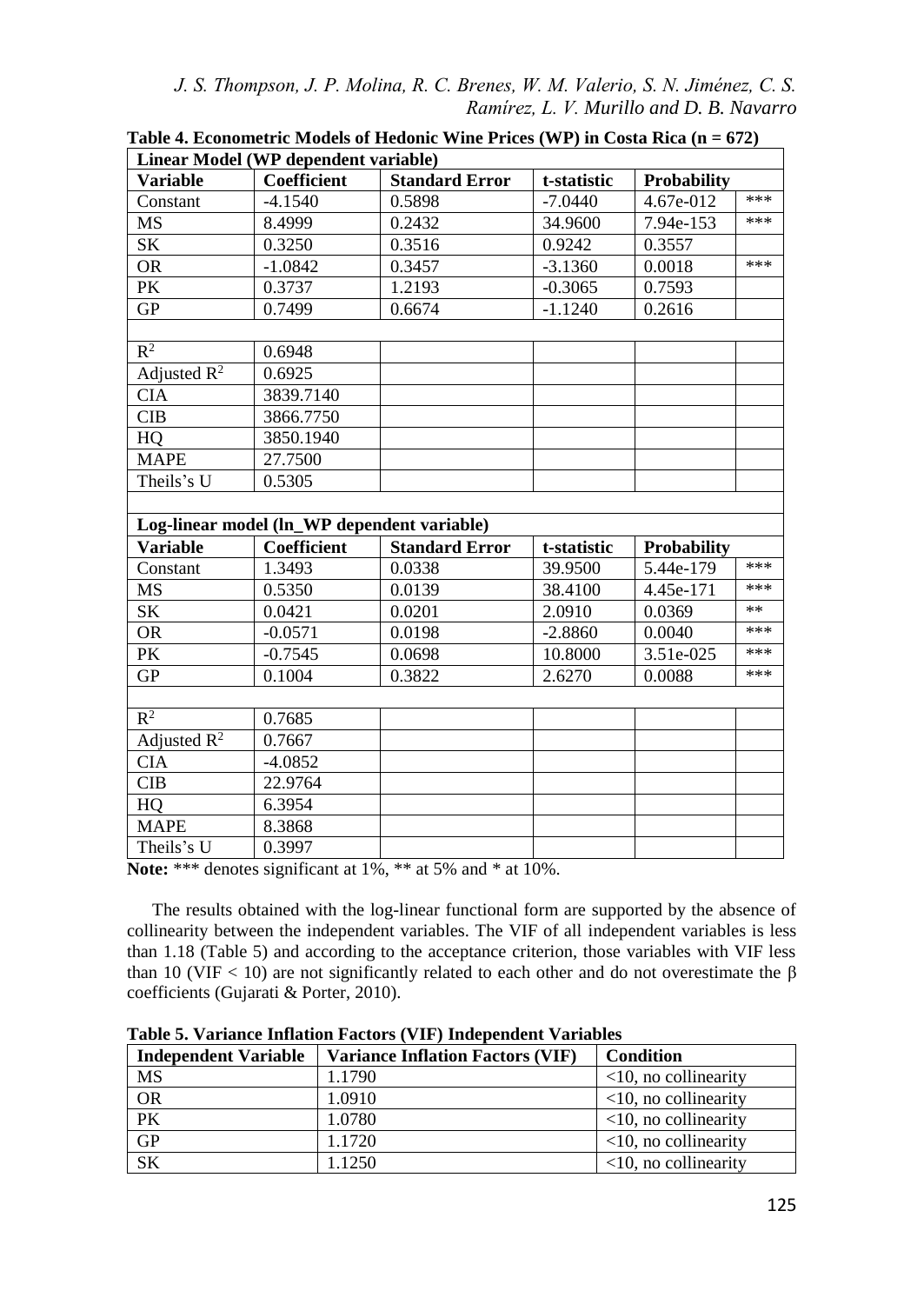*Hedonic Price of Wine at Retail Market…*

In the initial model the residuals variance is not constant and there is heteroskedasticity at 1% (White test) (Table 6). Logarithmic transformation helped to correct this problem (Gujarati & Porter, 2010) and the log-linear model presents constant variance in its residuals. Likewise, there is no statistical evidence of autocorrelation between the regression residuals.

| <b>Model</b>     | <b>Test</b>                  | <b>Null Hypotheses</b> | <b>Statistic</b>  | Probability | <b>Condition</b>       |
|------------------|------------------------------|------------------------|-------------------|-------------|------------------------|
|                  | White                        | Heteroskedasticity     | $LM =$            | 1.91e-25    | Rejected               |
|                  |                              | not present            | 155.5400          |             |                        |
| Lineal           | Breusch-Godfrey<br>(order 1) | No autocorrelation     | $LMF =$<br>1.1616 | 0.2815      | <b>Not</b><br>rejected |
| $Log-$<br>lineal | White                        | Heteroskedasticity     | $LM =$            | 0.7413      | <b>Not</b>             |
|                  |                              | not present            | 11.1585           |             | rejected               |
|                  | <b>Breusch-Godfrey</b>       |                        | $LMF =$           | 0.9669      | <b>Not</b>             |
|                  | (order 1)                    | No autocorrelation     | 0.0017            |             | rejected               |

**Table 6. Heteroskedasticity and Autocorrelation Test for Linear and Log-Linear Models**

#### **4.3 Value of Wine Attributes in Costa Rica**

Under the conditions established by the log-linear model, the results suggest that as the category increases in the market segments, the wine price increases 53.50%. This increase has a logical relationship with the purchasing power of the population (similar effect to the SK variable) because wines aimed at the medium-high and high segments are 4.21% higher than the medium and medium-high segments.

This change in WP is also related to pricing policies depending on the number of rival supermarkets located in a nearby perimeter, competitive conditions, inventory holding costs and even product exclusivity and services offered to the customer (Castañeda, 2012).

The OR coefficient indicates that wines of American origin are 5.71% cheaper than those from Europe and other Western countries.

Historically, Italy, Spain and France have been among the top three producers of high quality wine and market prices are relatively higher. However, pricing in Costa Rica can also be affected by factors like proximity and transaction costs. In addition, in recent decades the wine market has been involved in significant industrial change due to the conversion of vineyards in Chile, Argentina, United States of America and Uruguay, which have improved yields and competitive advantages due to the relationship quality-price (Medina-Albaladejo et al., 2014).

Regarding the packaging type, the wine price can decrease by up to 75.45% when purchased in Tetra Brik compared to glass packaging. The PK variable has the highest relative weight and its effect is consistent with expectations, as it can lead to a significant reduction in packaging, transportation and inventory management costs, although it could also threaten consumer preferences (Ramos, 2017).

In relation to grape type, the GP coefficient shows an increase of 10.04% in WP when type A wines are preferred compared to type B wines (Table 3), coinciding with Ritu et al (2018) and Angulo et al (1997). This effect is also consistent with the results of DGC test, which indicate that type A wines have a higher average price.

The final regression equation of wine hedonic price model is mathematically expressed in Equation 3. Being a log-linear functional form, its exponential expression is presented in Equation 4 and is recommended for WP forecasting.

$$
lnWP = 1.3493 + 0.5350MS + 0.0421SK - 0.0571OR - 0.7545PK
$$
  
+ 0.1004GP (3)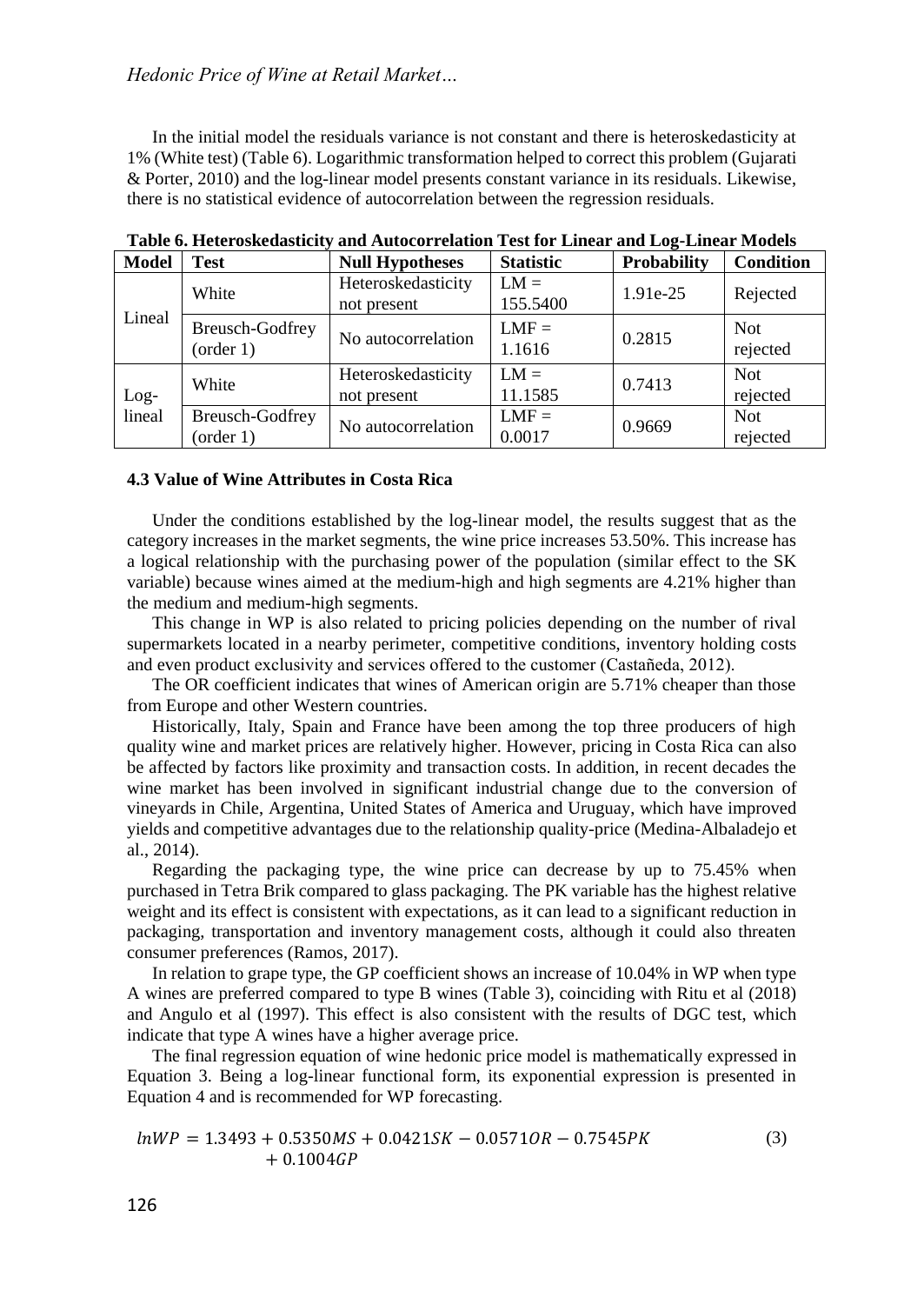$WP = e^{1.3493+0.5350MS+0.0421SK-0.0571OR-0.7545PK+0.1004GP}$  (4)

Table 7 shows the simulated retail prices in two different scenarios (A and B). The first scenario simulates the wine price aimed at a market segment with low purchasing power (MS), in supermarket of medium and medium-high category (SK), of American origin (OR), packaged in Tetra Brik (PK) and made with type B grapes (GP). In other words, the wine simulated in scenario A presents the product with the lowest possible price according to econometric results.

Scenario B assumes the opposite extreme, i.e., a European wine, in glass packaging, with type "A" grapes, for a consumer with high purchasing power (MS), in a specialized supermarket (SK).

| <b>Variable</b> | Coefficient | <b>Simulation Scenario A</b>                            | <b>Simulation Scenario B</b> |
|-----------------|-------------|---------------------------------------------------------|------------------------------|
| Constant        | 1.3493      |                                                         |                              |
| <b>MS</b>       | 0.5350      | $Low = 1$                                               | $High = 4$                   |
| <b>SK</b>       | 0.0421      | Medium and medium-high = $0$   Medium-high and high = 1 |                              |
| OR              | $-0.0571$   | America = $1$                                           | Europe and others $= 0$      |
| PK              | $-0.7545$   | Tetra Brik $= 1$                                        | $\text{Glass} = 0$           |
| <b>GP</b>       | 0.1004      | Type $B = 0$                                            | Type $A = 1$                 |
| P per ml        |             | 0.0045 USD                                              | 0.0586 USD                   |
| $P$ per 750 ml  |             | 3.39 USD                                                | 43.93 USD                    |

**Table 7. Wine Price in Two Cases with Specific Attributes**

The price forecast indicates that a consumer in Costa Rica would be willing to pay 0.0045 USD/ml for a wine with the characteristics described scenario A, which translates into a price of 3.39 USD for a 750 ml bottle (common sales unit). As for scenario B, the expected price for a wine premium bottle is 11.92 times higher and would sell for 43.93 USD (0.0586 USD/ml).

### **5. Conclusion**

In the case of wine retail price in Costa Rica, the main results of this research indicate that it is significantly affected by five different attributes: origin region, packaging characteristics, grape type, the market segment targeted according to purchasing power and supermarket type.

These results are consistent with the growing wine consumption culture recently registered in the country, suggesting that Costa Rican consumers base their purchases on simple characteristics. However, the inclusion of independent variables was limited to a small number due to the data collection technique, the research budget and the information available in electronic media.

Part of the limitation in the use of independent variables is reflected in the Adjusted  $\mathbb{R}^2$  to the final model (76.67%), which could increase as other explanatory factors are incorporated, such as frequency of wine consumption, age of consumers, years of wine consumption, area of residence and sensory characteristics.

Since Costa Rica is a market in constant growth, it is recommended to use this research as a baseline, which can be expanded through the application of methods such as the contingent valuation of attributes through consumer surveys and the application of multivariate statistical techniques, which would expand knowledge about the local market and promote information to improve the decision-making process of the different economic agents.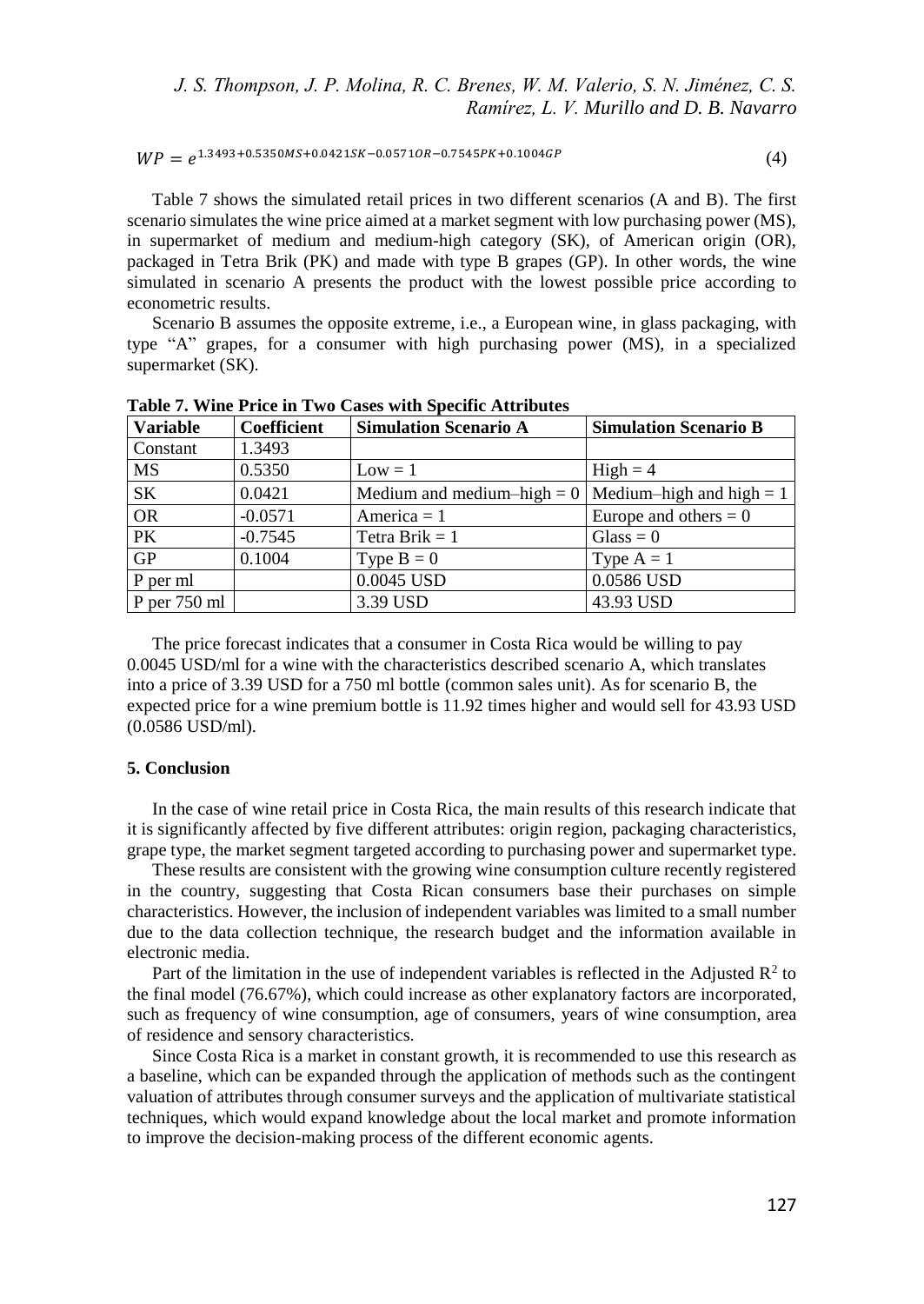### **References**

- Angulo, A.M., Gil, J.M., Gracia, A., Sánchez, M., (1997). Consumer preferences for wine attributes: a conjoint approach. *British Food Journal, 99*(1), 3–11. http://dx.doi.org/10.1108/00070709710158825
- Aragón, C., Ramírez, B., Montero, M. J., Araque, R. Á., & Pérez, J. J. (2018). Consumer assessment of the hedonic, nutritional and health characteristics of amaranth. *Entreciencias*, *6*(16), 3–16. https://doi.org/10.22201/enesl.20078064e.2018.16.62956
- Areta, Á. (2015). *Hedonic pricing for Spanish wines of differentiated quality in the U.S. market* [Doctoral thesis, Polytechnic University of Madrid]. https://oa.upm.es/37193/
- Castañeda, A. (2012). Supermarkets: Price competition. *Economía Mexicana. Nueva Época*, *21*(2), 297–349. http://www.economiamexicana.cide.edu/indice\_articulos.html
- Cerda, A., Torres, M. J., & Gargía, L. (2010). Preferences and willingness to pay for organic wines by consumers in the Maule Region, Chile. *Panorama Socioeconómico*, *28*(40), 60– 70. https://dialnet.unirioja.es/servlet/revista?codigo=8643
- Cobo, E. (2019). *The wine market in Costa Rica*. ICEX. https://www.icex.es/icex/es/navegacion-principal/todos-nuestros-servicios/informacionde-mercados/paises/navegacion-principal/el-mercado/estudiosinformes/DOC2019839618.html?idPais=CR
- Combris, P., Lecocq, S., & Visser, M. (1997). Estimation of a Hedonic Price Equation for Bordeaux Wine: Does Quality Matter? *The Economic Journal*, *107*(441), 390–402. https://doi.org/10.1111/j.0013-0133.1997.165.x
- Das, P., Smith, P., & Gallimore, P. (2017). Pricing extreme attributes in commercial real estate: The case of hotel transactions. *The Journal of Real Estate Finance and Economics*, *57*, 264–296. https://doi.org/10.1007/s11146-017-9621-4
- Di Rienzo, J., Guzman, A.W., Casanoves, F. (2002). A multiple-comparisons method based on the distribution of the root node distance of a binary tree. *Journal of Agricultural, Biological, and Environmental Statistics, 7,* 129–142. https://doi.org/10.1198/10857110260141193
- Euromonitor. (2022). *Industries: Alcoholic drinks statistics* [Database]. Euromonitor International. https://www.euromonitor.com/our-expertise/passport
- Fernández Mora, E. (2016, August 14). Costa Rican wines struggle to survive in a market dominated by imports. *El Financiero*. https://www.elfinancierocr.com/negocios/vinoscostarricenses-luchan-por-sobrevivir-en-el-mercado-dominado-por-laimportacion/E2F5VXHXYFDMNDEPKPSGXCFCG4/story/
- González, M. (2021, June 9). Organic and vegan wines are making their way into Ticos' taste preferences. *La República*. https://www.larepublica.net/noticia/vinos-organicos-yveganos-se-abren-paso-en-el-gusto-de-los-ticos
- Gracia, A., & Pérez, L. (2004). Factores determinantes del precio de la carne de ternera: Un análisis hedónico. *Economía Agraria y Recursos Naturales*, *4*(8), 87–104. https://ageconsearch.umn.edu/record/28777/
- Greene, W. (2003). *Econometric Analysis* (5th ed.). Pearson Education.
- Gujarati, D. N., & Porter, D. C. (2010). *Econometría* (5ta ed.). McGraw-Hill Education.
- Jansson, M., & Axel, A. (2000). Hedonic house price function and adaptation of the RESET test in nonlinear models. Application of the Box & Cox model to housing prices in the city of Catamarca, Argentina. *Pharos*, *7*(2), 43–59. https://www.redalyc.org/articulo.oa?id=20807205
- López, M. (2020, September 10). Learn about grape classifications and their aromatic profiles. *Innovación Económica*. https://innovacioneconomica.com/conoce-las-clasificaciones-deuva-y-sus-perfiles-aromaticos/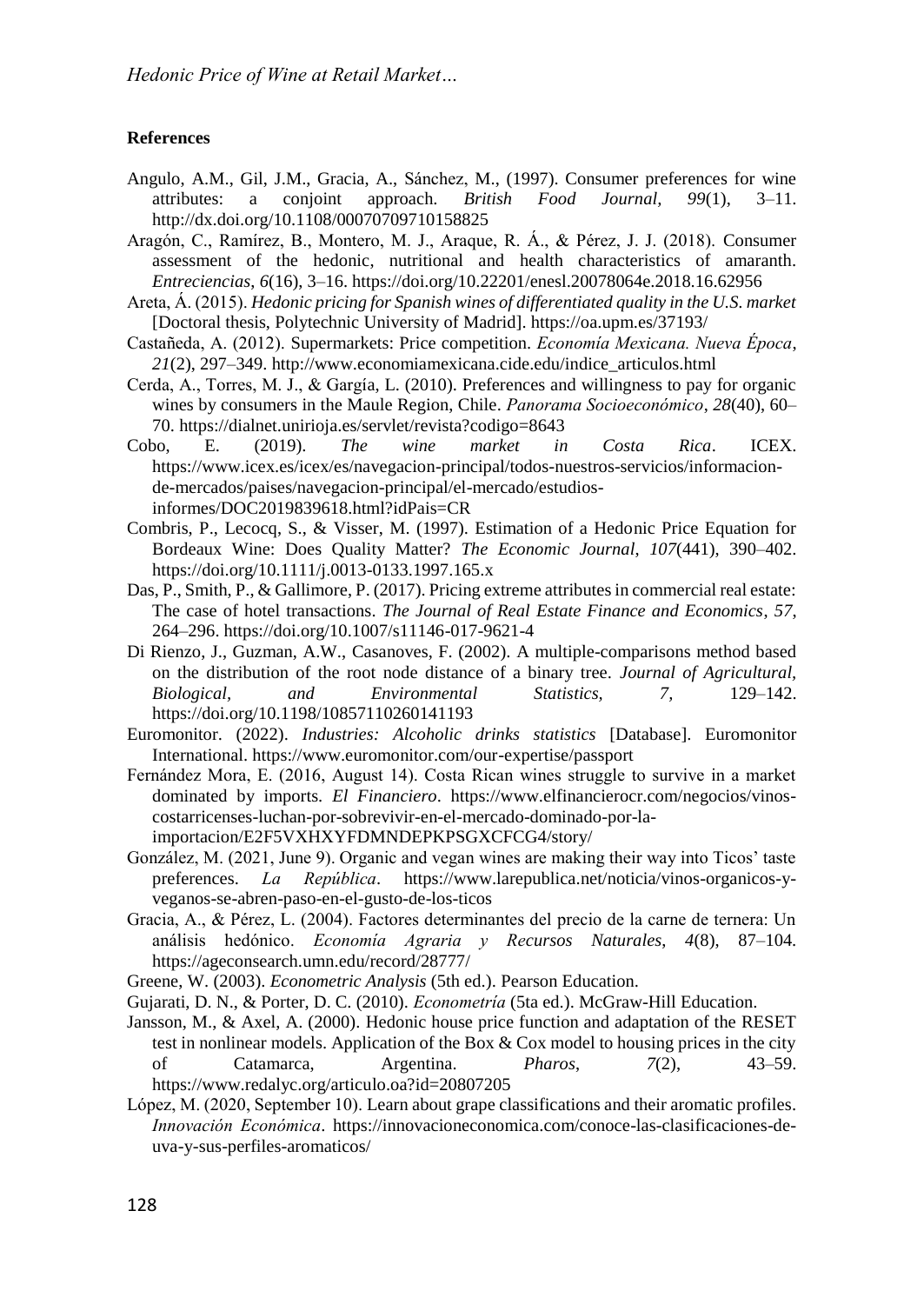- Lutzeyer, S. (2008). Estimating hedonic prices for Stellenbosch wine. *Stellenbosch Economic Working Papers*, *15*, 1–23. https://www.ekon.sun.ac.za/wpapers
- Martínez-Álvarez, Ó., Iriondo-DeHond, A., Gómez-Estaca, J., & Dolores del Castillo, M. (2021). New trends in food production and consumption. *Distribución y Consumo*, *1*(165). https://www.mercasa.es/publicaciones/distribucion-y-consumo
- Medina-Albaladejo, F. J., Martínez-Carrión, J. M., & Ramón-Muñoz, J. M. (2014). The world wine market and the competitiveness of the countries of the Southern Hemisphere, 1961- 2010. *América Latina En La Historia Económica*, *21*(2), 40–83. https://doi.org/10.18232/alhe.v21i2.568
- Méndez, P., Solórzano, J., & Paniagua, J. (2021). Effect of irrigation water availability on the value of agricultural land in Guanacaste, Costa Rica. *E-Agronegocios*, *7*(1), 38–55. https://revistas.tec.ac.cr/index.php/eagronegocios/article/download/5580/5352/16249
- Montero-Soto, J. (2021, September 21). Wine market grows in Costa Rica due to increased home consumption. *El Financiero*. https://www.elfinancierocr.com/negocios/mercado-devino-crece-en-costa-rica-por-el-aumento/MI37ZALBMNFS7PZUW3VVCPWL5Y/story/
- Oczkowski, E. (1994). A hedonic price function for australian premium table wine. *Australian Journal of Agricultural Economics*, *38*(1), 93–110. https://doi.org/10.1111/j.1467- 8489.1994.tb00721.x
- Ogwang, T., & Wang, B. (2003). A hedonic price function for a northern BC community. *Social Indicators Research*, *61*(3), 285–296. https://doi.org/10.1023/A:1021905518866
- Paniagua-Molina, J., Solórzano-Thompson, J., González-Blanco, C., & Barboza-Navarro, D. (2021). Hedonic Price for Amenities in Rural and Urban Residential Condominiums in Costa Rica. *Real Estate Management and Valuation*, *29*(3), 52–64. https://doi.org/10.2478/remav-2021-0021
- Perza, G. (2010). *A first estimation of a hedonic price model for Catalan wine* [Master's thesis, Autonomous University of Barcelonal. http://herzog.economia.unam.mx/profesores/blopez/valoracion-perza.pdf
- Ramos, G. (2017, April 8). Why you should drink wine in cartons and not in bottles. *ACV*. https://www.elconfidencial.com/alma-corazon-vida/2017-04-08/beber-vino-cartonbotella-packaging\_1363125/
- Rojas, J. R. (2007). *The value of privatizing a public space in an urban area* [Doctoral thesis, Polytechnic University of Catalunya]. http://hdl.handle.net/2117/93437
- Rosen, S. (1974). Hedonic prices and implicit markets: Product differentiation in pure competition. *Journal of Political Economy*, *82*(1), 34–55. https://doi.org/10.1086/260169
- Ritu, M., Nivedita, B. (2018). Consumer preferences for wine attributes in an emerging market. *International Journal of Retail & Distribution Management, 46*(1), 34–48, https://doi.org/10.1108/IJRDM-04-2017-0073
- Smith, J. (2020, April 21). Is red wine good for you? *Medical News Today*. https://www.medicalnewstoday.com/articles/265635
- Stanco, M., Lerro, M., & Marotta, G. (2020). Consumers' Preferences for Wine Attributes: A Best-Worst Scaling Analysis. *Sustainability,* 12(7). http://dx.doi.org/10.3390/su12072819
- The Nation. (2017, May 21). Wine leads growth in alcoholic's drinks consumption in Costa Rica. *La Nación*. https://www.nacion.com/economia/consumo/vino-lidera-el-crecimientodel-consumo-de-licores-en-costa-rica/GYVOTSCYZVF5HKSHPL7LQJRD7U/story/
- Troncoso, J. L., & Aguirre, M. (2006a). Factors Influencing Chilean Wine Prices in the U.S. Market: Hedonic Price Analysis. *Agricultura Técnica*, *66*(3), 295–305. http://dx.doi.org/10.4067/S0365-28072006000300008
- Troncoso, J. L., & Aguirre, M. (2006b). Short communication. Price determinants of Chilean wines in the US market: A hedonic approach. *Spanish Journal of Agricultural Research*, *4*(2), 124–129. https://doi.org/10.5424/sjar/2006042-191